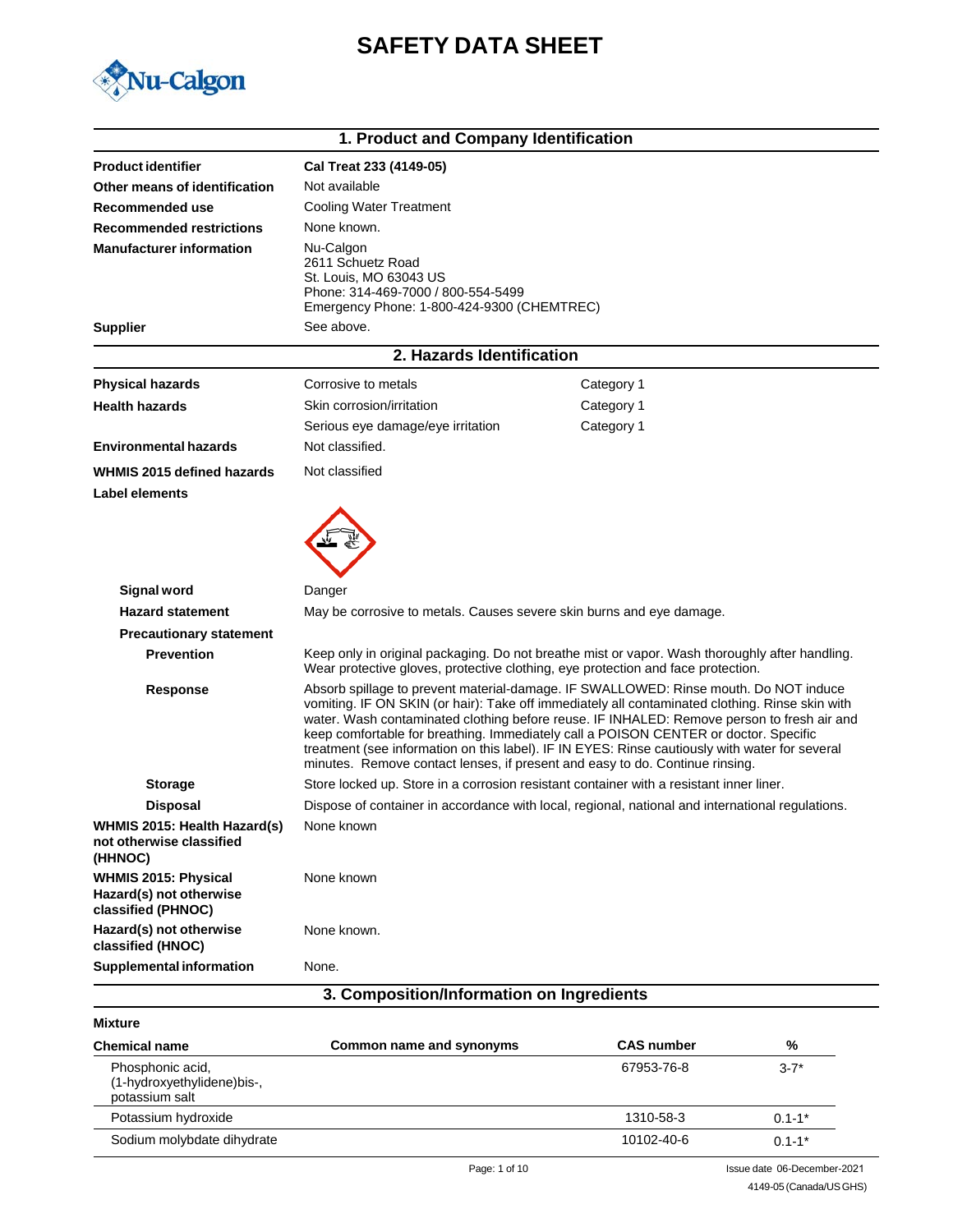| <b>Chemical name</b>                                                         | Common name and synonyms                                                                                                                                                                                                                                                                                                                                                                                                                                             | <b>CAS number</b> | %          |
|------------------------------------------------------------------------------|----------------------------------------------------------------------------------------------------------------------------------------------------------------------------------------------------------------------------------------------------------------------------------------------------------------------------------------------------------------------------------------------------------------------------------------------------------------------|-------------------|------------|
| <b>Zinc Nitrate</b>                                                          |                                                                                                                                                                                                                                                                                                                                                                                                                                                                      | 7779-88-6         | $0.1 - 1*$ |
| <b>Composition comments</b>                                                  | All concentrations are in percent by weight unless ingredient is a gas. Gas concentrations are in percent by volume.<br>US GHS: The exact percentage (concentration) of composition has been withheld as a trade<br>secret in accordance with paragraph (i) of §1910.1200.<br>*CANADA GHS: The exact percentage (concentration) of composition has been withheld as a<br>trade secret.                                                                               |                   |            |
|                                                                              | <b>4. First Aid Measures</b>                                                                                                                                                                                                                                                                                                                                                                                                                                         |                   |            |
| <b>Inhalation</b>                                                            | IF INHALED: Remove person to fresh air and keep comfortable for breathing. Immediately call a<br>POISON CENTER or doctor.                                                                                                                                                                                                                                                                                                                                            |                   |            |
| <b>Skin contact</b>                                                          | IF ON SKIN (or hair): Take off immediately all contaminated clothing. Rinse skin with water.<br>Immediately call a POISON CENTER or doctor. Specific treatment (see information on this label).<br>Wash contaminated clothing before reuse.                                                                                                                                                                                                                          |                   |            |
| Eye contact                                                                  | IF IN EYES: Rinse cautiously with water for several minutes. Remove contact lenses, if present<br>and easy to do. Continue rinsing. Immediately call a POISON CENTER or doctor.                                                                                                                                                                                                                                                                                      |                   |            |
| Ingestion                                                                    | IF SWALLOWED: Rinse mouth. Do NOT induce vomiting. Immediately call a POISON CENTER or<br>doctor.                                                                                                                                                                                                                                                                                                                                                                    |                   |            |
| <b>Most important</b><br>symptoms/effects, acute and<br>delayed              | Burning pain and severe corrosive skin damage. Causes serious eye damage. Symptoms may<br>include stinging, tearing, redness, swelling, and blurred vision. Permanent eye damage including<br>blindness could result.                                                                                                                                                                                                                                                |                   |            |
| Indication of immediate<br>medical attention and special<br>treatment needed | Provide general supportive measures and treat symptomatically. Keep victim under observation.<br>Symptoms may be delayed.                                                                                                                                                                                                                                                                                                                                            |                   |            |
| <b>General information</b>                                                   | If you feel unwell, seek medical advice (show the label where possible). Ensure that medical<br>personnel are aware of the material(s) involved and take precautions to protect themselves. Show<br>this safety data sheet to the doctor in attendance. Avoid contact with eyes and skin. Keep out of<br>reach of children.                                                                                                                                          |                   |            |
|                                                                              | 5. Fire Fighting Measures                                                                                                                                                                                                                                                                                                                                                                                                                                            |                   |            |
| Suitable extinguishing media                                                 | Water fog. Foam. Dry chemical powder. Carbon dioxide.                                                                                                                                                                                                                                                                                                                                                                                                                |                   |            |
| Unsuitable extinguishing<br>media                                            | Do not use water jet as an extinguisher, as this will spread the fire.                                                                                                                                                                                                                                                                                                                                                                                               |                   |            |
| Specific hazards arising from<br>the chemical                                | During fire, gases hazardous to health may be formed.                                                                                                                                                                                                                                                                                                                                                                                                                |                   |            |
| Special protective equipment<br>and precautions for firefighters             | Self-contained breathing apparatus and full protective clothing must be worn in case of fire.                                                                                                                                                                                                                                                                                                                                                                        |                   |            |
| <b>Fire-fighting</b><br>equipment/instructions                               | Move containers from fire area if you can do so without risk.                                                                                                                                                                                                                                                                                                                                                                                                        |                   |            |
| <b>Specific methods</b>                                                      | Use standard firefighting procedures and consider the hazards of other involved materials.                                                                                                                                                                                                                                                                                                                                                                           |                   |            |
| <b>Hazardous combustion</b><br>products                                      | May include and are not limited to: Oxides of carbon. Oxides of phosphorus. Oxides of nitrogen.<br>Oxides of sulfur. Metal oxides.                                                                                                                                                                                                                                                                                                                                   |                   |            |
| <b>6. Accidental Release Measures</b>                                        |                                                                                                                                                                                                                                                                                                                                                                                                                                                                      |                   |            |
| Personal precautions,<br>protective equipment and<br>emergency procedures    | Keep unnecessary personnel away. Keep people away from and upwind of spill/leak. Wear<br>appropriate protective equipment and clothing during clean-up. Do not breathe mist or vapor. Do<br>not touch damaged containers or spilled material unless wearing appropriate protective clothing.<br>Ensure adequate ventilation. Local authorities should be advised if significant spillages cannot be<br>contained. For personal protection, see section 8 of the SDS. |                   |            |
| <b>Methods and materials for</b>                                             | Prevent entry into waterways, sewer, basements or confined areas.                                                                                                                                                                                                                                                                                                                                                                                                    |                   |            |
| containment and cleaning up                                                  | Large Spills: Stop the flow of material, if this is without risk. Dike the spilled material, where this is<br>possible. Cover with plastic sheet to prevent spreading. Absorb spillage to prevent material<br>damage. Use a non-combustible material like vermiculite, sand or earth to soak up the product and<br>place into a container for later disposal. Following product recovery, flush area with water.                                                     |                   |            |
|                                                                              | Small Spills: Wipe up with absorbent material (e.g. cloth, fleece). Clean surface thoroughly to<br>remove residual contamination.                                                                                                                                                                                                                                                                                                                                    |                   |            |
| <b>Environmental precautions</b>                                             | Never return spills to original containers for re-use. For waste disposal, see section 13 of the SDS.<br>Avoid discharge into drains, water courses or onto the ground. Do not discharge into lakes,<br>streams, ponds or public waters.                                                                                                                                                                                                                             |                   |            |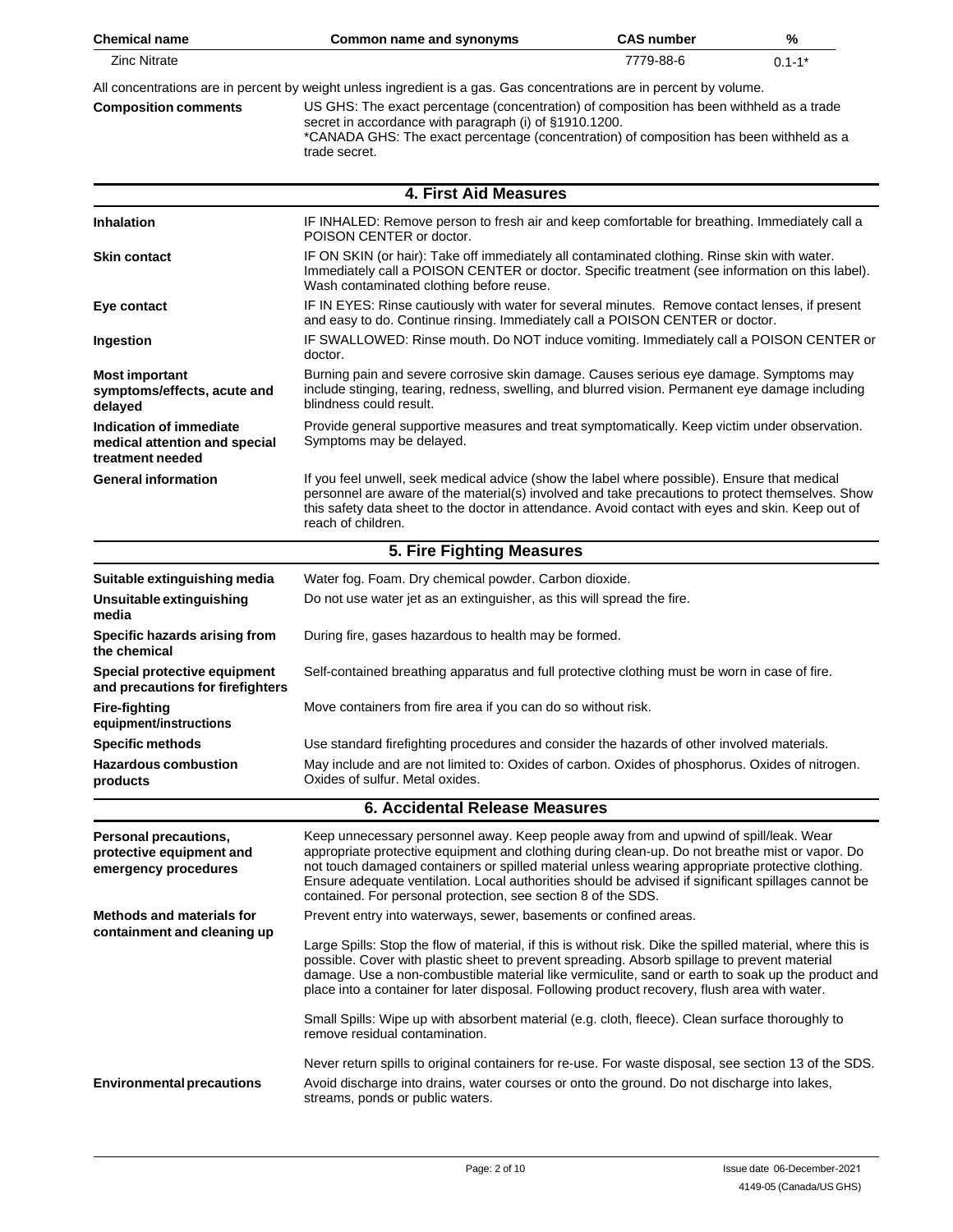|                                                                 | 7. Handling and Storage                                                                                                                                                                                                                                                                                                                      |                      |                      |  |
|-----------------------------------------------------------------|----------------------------------------------------------------------------------------------------------------------------------------------------------------------------------------------------------------------------------------------------------------------------------------------------------------------------------------------|----------------------|----------------------|--|
| <b>Precautions for safe handling</b>                            | Do not breathe mist or vapor. Do not get in eyes, on skin, or on clothing. When using do not eat or<br>drink. Provide adequate ventilation. Avoid prolonged exposure. Wear appropriate personal<br>protective equipment. Wash thoroughly after handling. Use good industrial hygiene practices in<br>handling this material.                 |                      |                      |  |
| Conditions for safe storage,<br>including any incompatibilities | Store locked up. Store in a cool, dry place out of direct sunlight. Store in a corrosion resistant<br>container with a resistant inner liner. Keep only in the original container. Store away from<br>incompatible materials (see Section 10 of the SDS). Keep out of reach of children.                                                     |                      |                      |  |
|                                                                 | 8. Exposure Controls/Personal Protection                                                                                                                                                                                                                                                                                                     |                      |                      |  |
| <b>Occupational exposure limits</b>                             |                                                                                                                                                                                                                                                                                                                                              |                      |                      |  |
|                                                                 | Canada. Alberta OELs (Occupational Health & Safety Code, Schedule 1, Table 2)                                                                                                                                                                                                                                                                |                      |                      |  |
| <b>Components</b>                                               | <b>Type</b>                                                                                                                                                                                                                                                                                                                                  | Value                | <b>Form</b>          |  |
| Potassium hydroxide (CAS<br>1310-58-3)                          | Ceiling                                                                                                                                                                                                                                                                                                                                      | $2 \text{ mg/m}$     |                      |  |
| Sodium molybdate<br>dihydrate (CAS 10102-40-6)                  | <b>TWA</b>                                                                                                                                                                                                                                                                                                                                   | $0.5 \text{ mg/m}$ 3 | Respirable.          |  |
| Safety Regulation 296/97, as amended)                           | Canada. British Columbia OELs. (Occupational Exposure Limits for Chemical Substances, Occupational Health and                                                                                                                                                                                                                                |                      |                      |  |
| <b>Components</b>                                               | <b>Type</b>                                                                                                                                                                                                                                                                                                                                  | Value                | <b>Form</b>          |  |
| Potassium hydroxide (CAS<br>1310-58-3)                          | Ceiling                                                                                                                                                                                                                                                                                                                                      | $2 \text{ mg/m}$     |                      |  |
| Sodium molybdate<br>dihydrate (CAS 10102-40-6)                  | TWA                                                                                                                                                                                                                                                                                                                                          | $0.5$ mg/m $3$       | Respirable.          |  |
| <b>Components</b>                                               | Canada. Manitoba OELs (Reg. 217/2006, The Workplace Safety And Health Act)<br><b>Type</b>                                                                                                                                                                                                                                                    | Value                | <b>Form</b>          |  |
| Potassium hydroxide (CAS<br>1310-58-3)                          | Ceiling                                                                                                                                                                                                                                                                                                                                      | $2$ mg/m $3$         |                      |  |
| Sodium molybdate<br>dihydrate (CAS 10102-40-6)                  | TWA                                                                                                                                                                                                                                                                                                                                          | $0.5 \text{ mg/m}$ 3 | Respirable fraction. |  |
|                                                                 | <b>Canada. Ontario OELs. (Control of Exposure to Biological or Chemical Agents)</b>                                                                                                                                                                                                                                                          |                      |                      |  |
| <b>Components</b>                                               | <b>Type</b>                                                                                                                                                                                                                                                                                                                                  | Value                | <b>Form</b>          |  |
| Potassium hydroxide (CAS<br>1310-58-3)                          | Ceiling                                                                                                                                                                                                                                                                                                                                      | $2 \text{ mg/m}$     |                      |  |
| Sodium molybdate<br>dihydrate (CAS 10102-40-6)                  | TWA                                                                                                                                                                                                                                                                                                                                          | $0.5$ mg/m $3$       | Respirable fraction. |  |
| <b>Components</b>                                               | Canada. Quebec OELs. (Ministry of Labor - Regulation Respecting the Quality of the Work Environment)<br><b>Type Contract Contract Contract Contract Contract Contract Contract Contract Contract Contract Contract Contract Contract Contract Contract Contract Contract Contract Contract Contract Contract Contract Contract Contract </b> |                      |                      |  |
| Potassium hydroxide (CAS<br>1310-58-3)                          | Ceiling                                                                                                                                                                                                                                                                                                                                      | $2 \text{ mg/m}$     |                      |  |
| Sodium molybdate<br>dihydrate (CAS 10102-40-6)                  | <b>TWA</b>                                                                                                                                                                                                                                                                                                                                   | $5$ mg/m $3$         |                      |  |
| <b>Components</b>                                               | Canada. Saskatchewan OELs (Occupational Health and Safety Regulations, 1996, Table 21)<br><b>Type</b>                                                                                                                                                                                                                                        | Value                |                      |  |
| Potassium hydroxide (CAS<br>1310-58-3)                          | Ceiling                                                                                                                                                                                                                                                                                                                                      | $2$ mg/m $3$         |                      |  |
| <b>Components</b>                                               | US. OSHA Table Z-1 Limits for Air Contaminants (29 CFR 1910.1000)<br><b>Type</b>                                                                                                                                                                                                                                                             | Value                |                      |  |
| Sodium molybdate<br>dihydrate (CAS 10102-40-6)                  | <b>PEL</b>                                                                                                                                                                                                                                                                                                                                   | $5 \text{ mg/m}$ 3   |                      |  |
| <b>US. ACGIH Threshold Limit Values</b>                         |                                                                                                                                                                                                                                                                                                                                              | Value                | <b>Form</b>          |  |
| <b>Components</b><br>Potassium hydroxide (CAS                   | <b>Type</b><br>Ceiling                                                                                                                                                                                                                                                                                                                       | $2$ mg/m $3$         |                      |  |
| 1310-58-3)<br>Sodium molybdate<br>dihydrate (CAS 10102-40-6)    | TWA                                                                                                                                                                                                                                                                                                                                          | $0.5$ mg/m $3$       | Respirable fraction. |  |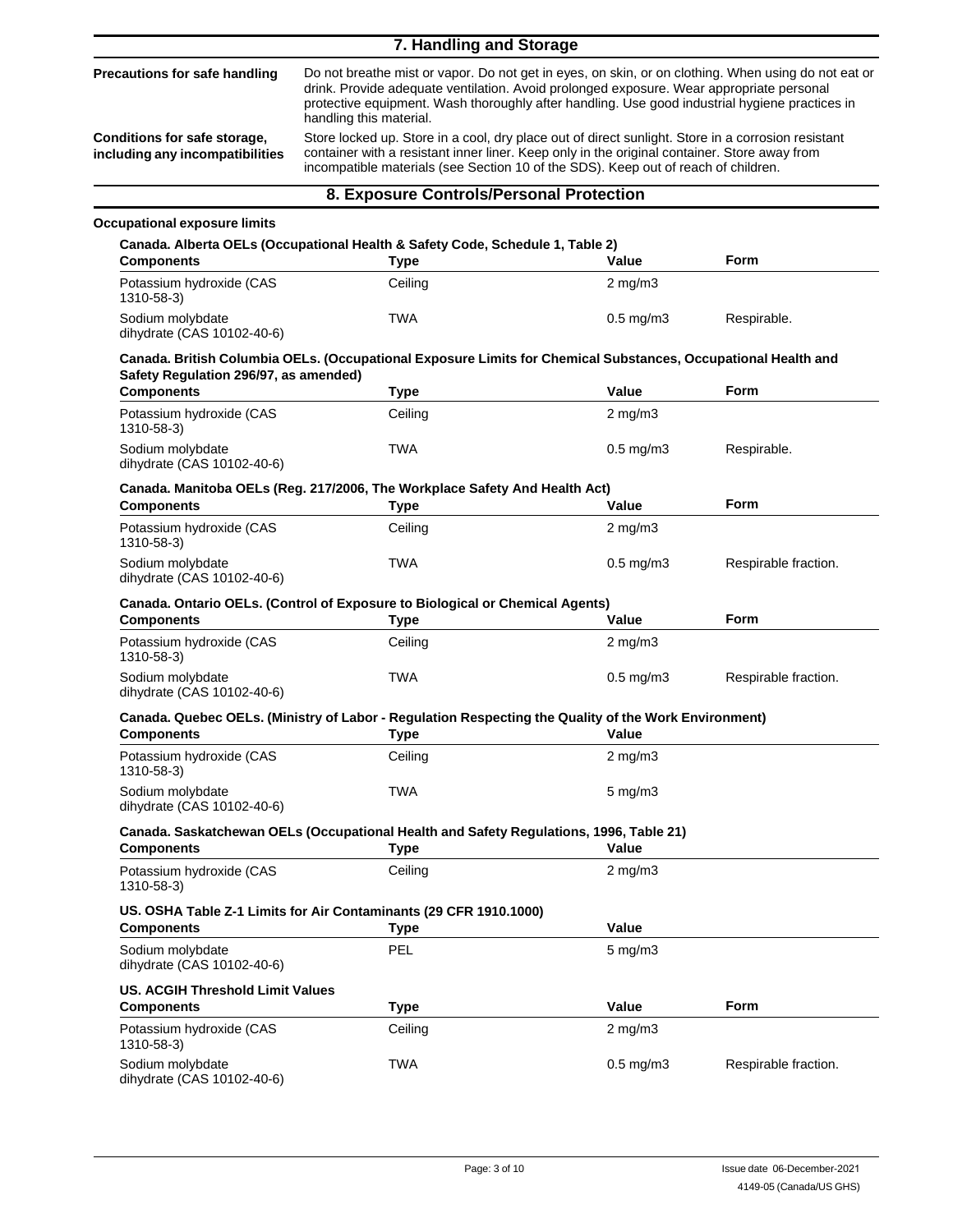| <b>Components</b>                        | Type                                                                                                                                                                                                                                                                                                                                                                                                   | Value                                                                                                                                                                                  |  |
|------------------------------------------|--------------------------------------------------------------------------------------------------------------------------------------------------------------------------------------------------------------------------------------------------------------------------------------------------------------------------------------------------------------------------------------------------------|----------------------------------------------------------------------------------------------------------------------------------------------------------------------------------------|--|
| Potassium hydroxide (CAS<br>1310-58-3)   | Ceiling                                                                                                                                                                                                                                                                                                                                                                                                | $2 \text{ mg/m}$                                                                                                                                                                       |  |
| <b>Biological limit values</b>           | No biological exposure limits noted for the ingredient(s).                                                                                                                                                                                                                                                                                                                                             |                                                                                                                                                                                        |  |
| Appropriate engineering<br>controls      | Good general ventilation (typically 10 air changes per hour) should be used. Ventilation rates<br>should be matched to conditions. If applicable, use process enclosures, local exhaust ventilation,<br>or other engineering controls to maintain airborne levels below recommended exposure limits. If<br>exposure limits have not been established, maintain airborne levels to an acceptable level. |                                                                                                                                                                                        |  |
|                                          | Individual protection measures, such as personal protective equipment                                                                                                                                                                                                                                                                                                                                  |                                                                                                                                                                                        |  |
| Eye/face protection                      | Wear safety glasses with side shields (or goggles).                                                                                                                                                                                                                                                                                                                                                    |                                                                                                                                                                                        |  |
| <b>Skin protection</b>                   |                                                                                                                                                                                                                                                                                                                                                                                                        |                                                                                                                                                                                        |  |
| <b>Hand protection</b>                   | Impervious gloves. Confirm with reputable supplier first.                                                                                                                                                                                                                                                                                                                                              |                                                                                                                                                                                        |  |
| Other                                    | Wear appropriate chemical resistant clothing. As required by employer code.                                                                                                                                                                                                                                                                                                                            |                                                                                                                                                                                        |  |
| <b>Respiratory protection</b>            | Where exposure guideline levels may be exceeded, use an approved NIOSH respirator.<br>Respirator should be selected by and used under the direction of a trained health and safety<br>professional following requirements found in OSHA's respirator standard (29 CFR 1910.134),<br>CAN/CSA-Z94.4 and ANSI's standard for respiratory protection (Z88.2).                                              |                                                                                                                                                                                        |  |
| <b>Thermal hazards</b>                   | Not applicable.                                                                                                                                                                                                                                                                                                                                                                                        |                                                                                                                                                                                        |  |
| <b>General hygiene</b><br>considerations | equipment to remove contaminants. When using do not eat or drink.                                                                                                                                                                                                                                                                                                                                      | Always observe good personal hygiene measures, such as washing after handling the material<br>and before eating, drinking, and/or smoking. Routinely wash work clothing and protective |  |

## **9. Physical and Chemical Properties**

| Appearance                                        | Clear            |
|---------------------------------------------------|------------------|
| <b>Physical state</b>                             | Liquid.          |
| <b>Form</b>                                       | Liquid.          |
| Color                                             | Colorless        |
| Odor                                              | Mild to Odorless |
| <b>Odor threshold</b>                             | Not available.   |
| pH                                                | $12 - 13$        |
| Melting point/freezing point                      | Not available.   |
| Initial boiling point and boiling<br>range        | Not available.   |
| Pour point                                        | Not available.   |
| <b>Specific gravity</b>                           | Not available.   |
| <b>Partition coefficient</b><br>(n-octanol/water) | Not available.   |
| <b>Flash point</b>                                | Not available.   |
| <b>Evaporation rate</b>                           | Not available.   |
| Flammability (solid, gas)                         | Not applicable.  |
| Upper/lower flammability or explosive limits      |                  |
| <b>Flammability limit - lower</b><br>(%)          | Not available.   |
| <b>Flammability limit - upper</b><br>(%)          | Not available.   |
| Explosive limit - lower (%)                       | Not available.   |
| Explosive limit - upper (%)                       | Not available.   |
| Vapor pressure                                    | Not available.   |
| Vapor density                                     | Not available.   |
| <b>Relative density</b>                           | 1.070-1.150      |
| Solubility(ies)                                   | Not available.   |
| Auto-ignition temperature                         | Not available.   |
| <b>Decomposition temperature</b>                  | Not available.   |
| <b>Viscosity</b>                                  | Not available.   |
| <b>Other information</b>                          |                  |
| <b>Explosive properties</b>                       | Not explosive.   |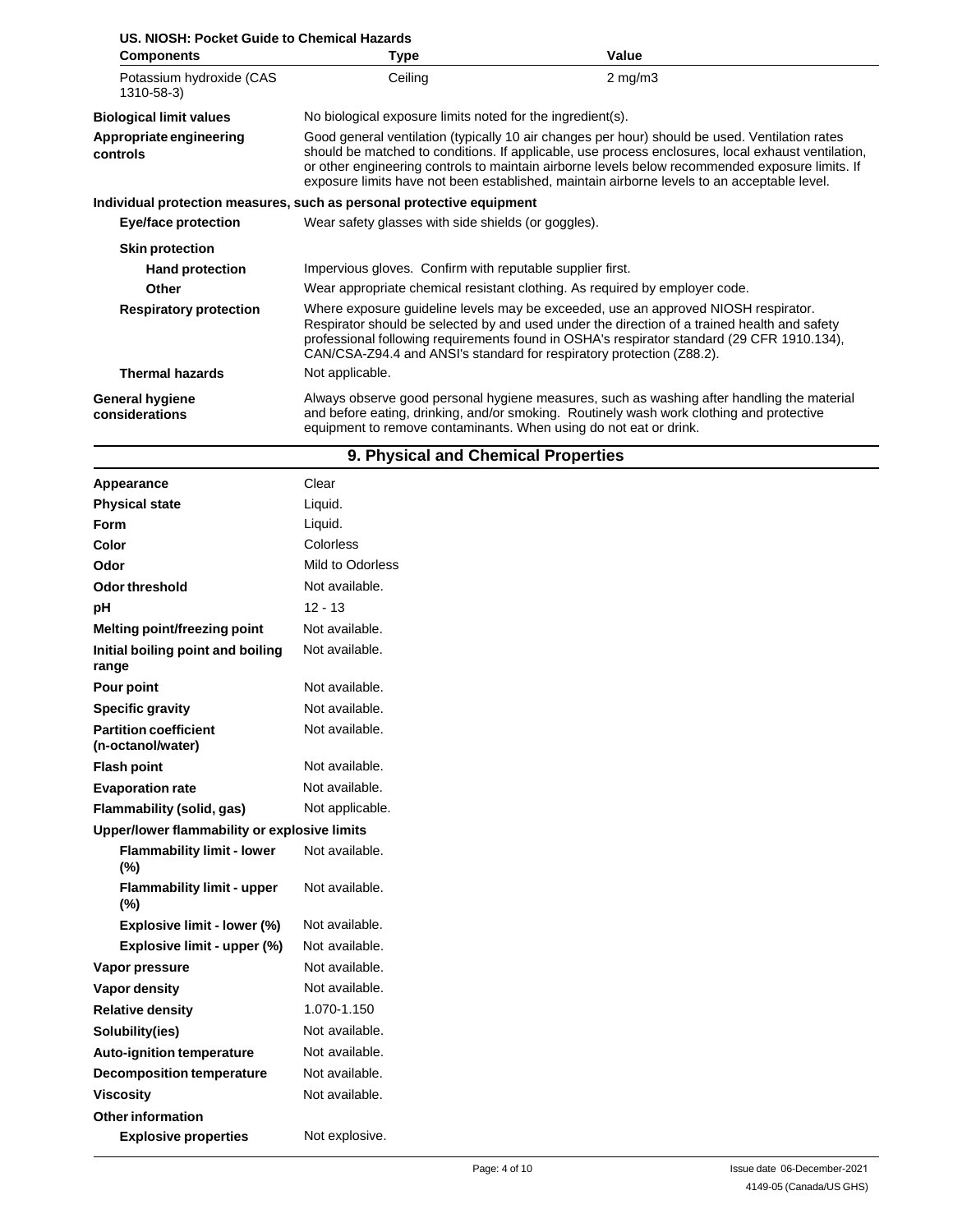**Oxidizing properties** Not oxidizing.

| Oxidizing properties                                                               | INUL UXIUIZIHY.                                                                                                                                                                                                       |                                                                                                    |  |  |
|------------------------------------------------------------------------------------|-----------------------------------------------------------------------------------------------------------------------------------------------------------------------------------------------------------------------|----------------------------------------------------------------------------------------------------|--|--|
|                                                                                    | 10. Stability and Reactivity                                                                                                                                                                                          |                                                                                                    |  |  |
| Reactivity                                                                         | to metals.                                                                                                                                                                                                            | Reacts violently with strong acids. This product may react with oxidizing agents. May be corrosive |  |  |
| <b>Possibility of hazardous</b><br>reactions                                       | No dangerous reaction known under conditions of normal use.                                                                                                                                                           |                                                                                                    |  |  |
| <b>Chemical stability</b>                                                          | Material is stable under normal conditions.                                                                                                                                                                           |                                                                                                    |  |  |
| <b>Conditions to avoid</b>                                                         | Do not mix with other chemicals.                                                                                                                                                                                      |                                                                                                    |  |  |
| Incompatible materials                                                             | Acids. Strong oxidizing agents. Oxidizing agents. Metals. Maleic anhydride.                                                                                                                                           |                                                                                                    |  |  |
| <b>Hazardous decomposition</b><br>products                                         | of phosphorus.                                                                                                                                                                                                        | May include and are not limited to: Oxides of carbon. Oxides of nitrogen. Oxides of sulfur. Oxides |  |  |
|                                                                                    | 11. Toxicological Information                                                                                                                                                                                         |                                                                                                    |  |  |
| <b>Routes of exposure</b>                                                          | Eye, Skin contact, Inhalation, Ingestion.                                                                                                                                                                             |                                                                                                    |  |  |
| Information on likely routes of exposure                                           |                                                                                                                                                                                                                       |                                                                                                    |  |  |
| Ingestion                                                                          | Causes digestive tract burns. May cause stomach distress, nausea or vomiting.                                                                                                                                         |                                                                                                    |  |  |
| <b>Inhalation</b>                                                                  | May cause irritation to the respiratory system. Prolonged inhalation may be harmful.                                                                                                                                  |                                                                                                    |  |  |
| <b>Skin contact</b>                                                                | Causes severe skin burns.                                                                                                                                                                                             |                                                                                                    |  |  |
| Eye contact                                                                        | Causes serious eye damage.                                                                                                                                                                                            |                                                                                                    |  |  |
| Symptoms related to the<br>physical, chemical and<br>toxicological characteristics | Burning pain and severe corrosive skin damage. Causes serious eye damage. Symptoms may<br>include stinging, tearing, redness, swelling, and blurred vision. Permanent eye damage including<br>blindness could result. |                                                                                                    |  |  |
| Information on toxicological effects                                               |                                                                                                                                                                                                                       |                                                                                                    |  |  |
| <b>Acute toxicity</b>                                                              |                                                                                                                                                                                                                       |                                                                                                    |  |  |
| <b>Components</b>                                                                  | <b>Species</b>                                                                                                                                                                                                        | <b>Test Results</b>                                                                                |  |  |
|                                                                                    | Phosphonic acid, (1-hydroxyethylidene) bis-, potassium salt (CAS 67953-76-8)                                                                                                                                          |                                                                                                    |  |  |
| Acute                                                                              |                                                                                                                                                                                                                       |                                                                                                    |  |  |
| Dermal                                                                             |                                                                                                                                                                                                                       |                                                                                                    |  |  |
| LD50                                                                               | Not available                                                                                                                                                                                                         |                                                                                                    |  |  |
|                                                                                    | Rabbit                                                                                                                                                                                                                | > 5000 mg/kg, 24 Hours, ECHA                                                                       |  |  |
| Inhalation                                                                         |                                                                                                                                                                                                                       |                                                                                                    |  |  |
| <b>LC50</b>                                                                        | Not available                                                                                                                                                                                                         |                                                                                                    |  |  |
| Oral                                                                               |                                                                                                                                                                                                                       |                                                                                                    |  |  |
| LD50                                                                               | Rat                                                                                                                                                                                                                   | 2850 mg/kg, ECHA                                                                                   |  |  |
| Potassium hydroxide (CAS 1310-58-3)                                                |                                                                                                                                                                                                                       |                                                                                                    |  |  |
| Acute                                                                              |                                                                                                                                                                                                                       |                                                                                                    |  |  |
| Dermal<br>LD50                                                                     | Not available                                                                                                                                                                                                         |                                                                                                    |  |  |
|                                                                                    |                                                                                                                                                                                                                       |                                                                                                    |  |  |
| Inhalation<br>LC50                                                                 | Not available                                                                                                                                                                                                         |                                                                                                    |  |  |
| Oral                                                                               |                                                                                                                                                                                                                       |                                                                                                    |  |  |
| LD50                                                                               | Rat                                                                                                                                                                                                                   | 388 mg/kg, ECHA                                                                                    |  |  |
|                                                                                    |                                                                                                                                                                                                                       | 365 mg/kg, ECHA                                                                                    |  |  |
|                                                                                    |                                                                                                                                                                                                                       | 333 mg/kg, ECHA                                                                                    |  |  |
|                                                                                    |                                                                                                                                                                                                                       | 273 mg/kg                                                                                          |  |  |
| Sodium molybdate dihydrate (CAS 10102-40-6)                                        |                                                                                                                                                                                                                       |                                                                                                    |  |  |
| <b>Acute</b>                                                                       |                                                                                                                                                                                                                       |                                                                                                    |  |  |
| Dermal                                                                             |                                                                                                                                                                                                                       |                                                                                                    |  |  |
| LD50                                                                               | Rat                                                                                                                                                                                                                   | > 2000 mg/kg, 24 Hours, ECHA                                                                       |  |  |
| Inhalation                                                                         |                                                                                                                                                                                                                       |                                                                                                    |  |  |
| <b>LC50</b>                                                                        | Rat                                                                                                                                                                                                                   | > 5.8 mg/L, 4 Hours, ECHA                                                                          |  |  |
|                                                                                    |                                                                                                                                                                                                                       | > 5.1 mg/L, 4 Hours, ECHA                                                                          |  |  |
|                                                                                    |                                                                                                                                                                                                                       | > 3.9 mg/L, 4 Hours, ECHA                                                                          |  |  |
|                                                                                    |                                                                                                                                                                                                                       | > 2.1 mg/L, 4 Hours, ECHA                                                                          |  |  |
|                                                                                    |                                                                                                                                                                                                                       |                                                                                                    |  |  |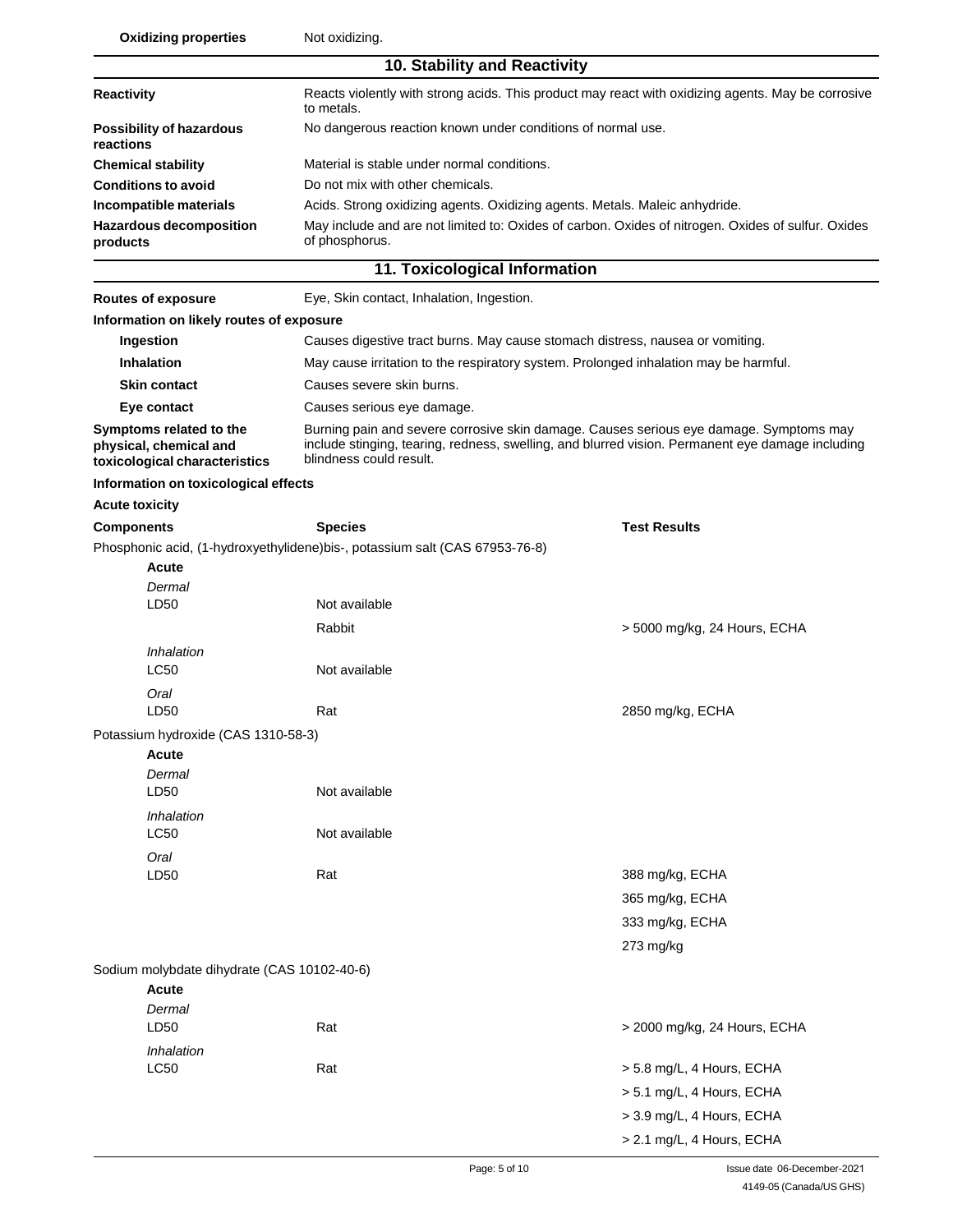| <b>Components</b>                                                                  | <b>Species</b>                                            | <b>Test Results</b>                                                                      |
|------------------------------------------------------------------------------------|-----------------------------------------------------------|------------------------------------------------------------------------------------------|
|                                                                                    |                                                           | > 1.9 mg/L, 4 Hours, ECHA                                                                |
|                                                                                    |                                                           | 5.1 mg/L, 4 Hours, ECHA                                                                  |
| Oral                                                                               |                                                           |                                                                                          |
| LD50                                                                               | Rat                                                       | > 5000 mg/kg, ECHA                                                                       |
|                                                                                    |                                                           | > 2000 mg/kg                                                                             |
|                                                                                    |                                                           | 4461 mg/kg, ECHA                                                                         |
|                                                                                    |                                                           | 4233 mg/kg, ECHA                                                                         |
|                                                                                    |                                                           | 4040 mg/kg, ECHA                                                                         |
|                                                                                    |                                                           | 3884 mg/kg, ECHA                                                                         |
|                                                                                    |                                                           | 3883 mg/kg, ECHA                                                                         |
|                                                                                    |                                                           | 3830 mg/kg, ECHA                                                                         |
|                                                                                    |                                                           | 2689 mg/kg, ECHA                                                                         |
| Zinc Nitrate (CAS 7779-88-6)                                                       |                                                           |                                                                                          |
| Acute                                                                              |                                                           |                                                                                          |
| Dermal                                                                             |                                                           |                                                                                          |
| LD50                                                                               | Rabbit                                                    | > 2000 mg/kg, 24 Hours, ECHA                                                             |
| Inhalation                                                                         |                                                           |                                                                                          |
| <b>LC50</b>                                                                        | Rat                                                       | 20000 mg.min/m3, 10 Minutes, ECHA                                                        |
|                                                                                    |                                                           | 2000 mg/m3, 10 Minutes, ECHA                                                             |
| Oral                                                                               |                                                           |                                                                                          |
| LD50                                                                               | Mouse                                                     | 926 mg/kg, ECHA                                                                          |
|                                                                                    | Rat                                                       | 2949 mg/kg, ECHA                                                                         |
|                                                                                    |                                                           | 2280 mg/kg, ECHA                                                                         |
|                                                                                    |                                                           | 1710 mg/kg, ECHA                                                                         |
|                                                                                    |                                                           | 1000 mg/kg, ECHA                                                                         |
|                                                                                    |                                                           | 920 mg/kg                                                                                |
|                                                                                    |                                                           | 300 mg/kg, ECHA                                                                          |
|                                                                                    |                                                           | 300 - 2000 mg/kg, ECHA                                                                   |
|                                                                                    |                                                           |                                                                                          |
| Skin corrosion/irritation                                                          | Causes severe skin burns and eye damage.                  |                                                                                          |
| <b>Exposure minutes</b>                                                            | Not available.                                            |                                                                                          |
| Erythema value<br>Oedema value                                                     | Not available.<br>Not available.                          |                                                                                          |
| Serious eye damage/eye                                                             | Causes serious eye damage.                                |                                                                                          |
| irritation                                                                         |                                                           |                                                                                          |
| <b>Corneal opacity value</b>                                                       | Not available.                                            |                                                                                          |
| <b>Iris lesion value</b>                                                           | Not available.                                            |                                                                                          |
| <b>Conjunctival reddening</b><br>value                                             | Not available.                                            |                                                                                          |
| Conjunctival oedema value                                                          | Not available.                                            |                                                                                          |
| Recover days                                                                       | Not available.                                            |                                                                                          |
| Respiratory or skin sensitization                                                  |                                                           |                                                                                          |
| <b>Canada - Alberta OELs: Irritant</b>                                             |                                                           |                                                                                          |
| Potassium hydroxide (CAS 1310-58-3)<br>Sodium molybdate dihydrate (CAS 10102-40-6) |                                                           | Irritant<br>Irritant                                                                     |
| <b>Respiratory sensitization</b>                                                   | Not a respiratory sensitizer.                             |                                                                                          |
| <b>Skin sensitization</b>                                                          | This product is not expected to cause skin sensitization. |                                                                                          |
| <b>Mutagenicity</b>                                                                | mutagenic or genotoxic.                                   | No data available to indicate product or any components present at greater than 0.1% are |
| Carcinogenicity                                                                    | See below.                                                |                                                                                          |
| <b>ACGIH Carcinogens</b>                                                           |                                                           |                                                                                          |
| Sodium molybdate dihydrate (CAS 10102-40-6)                                        |                                                           | A3 Confirmed animal carcinogen with unknown relevance to<br>humans.                      |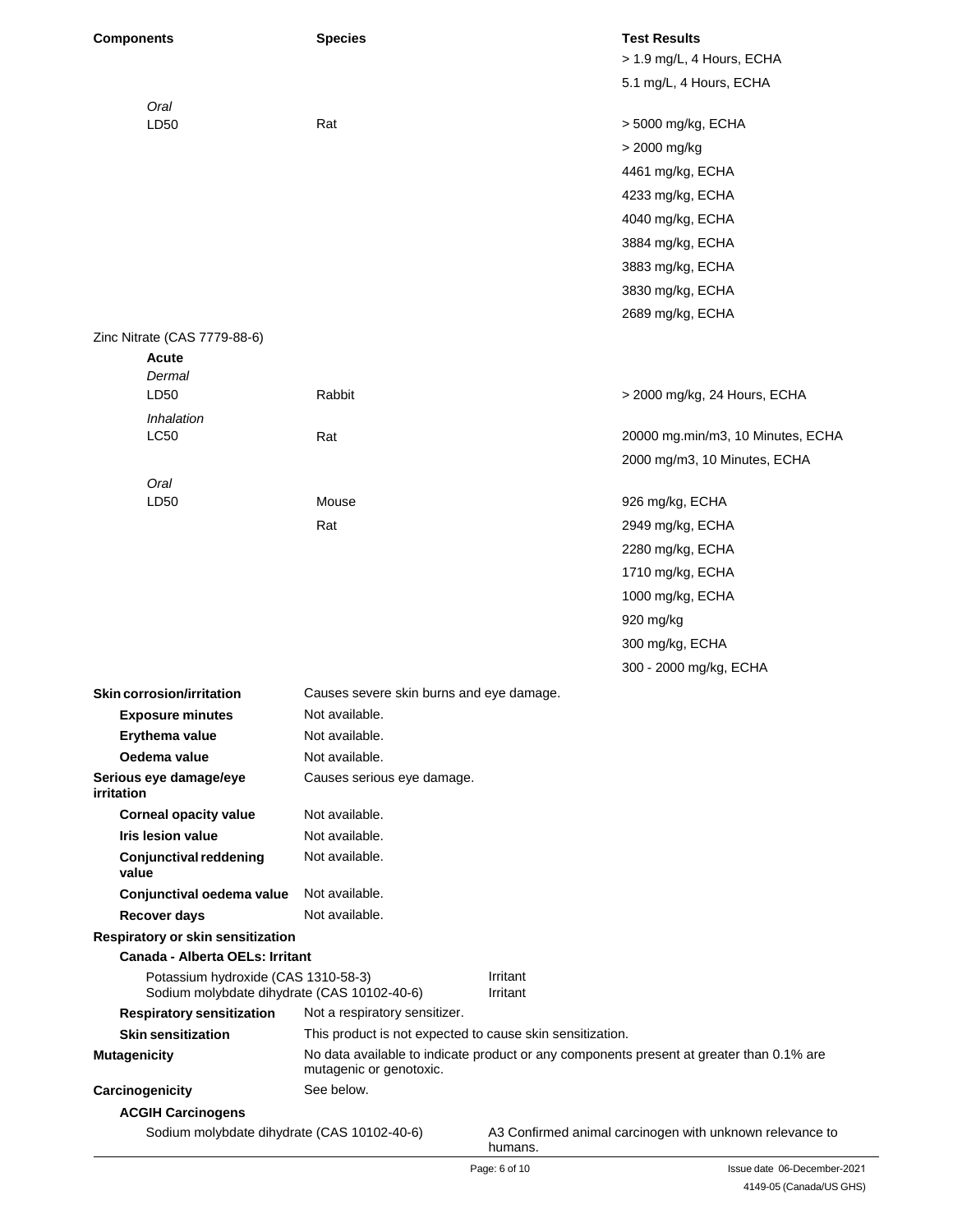| Canada - Manitoba OELs: carcinogenicity<br>MOLYBDENUM, SOLUBLE COMPOUNDS, AS MO,<br>RESPIRABLE FRACTION (CAS 10102-40-6) |                                                                                                                                                                                                                        |                                                                                                                                                                                                | Confirmed animal carcinogen with unknown relevance to humans.                                      |
|--------------------------------------------------------------------------------------------------------------------------|------------------------------------------------------------------------------------------------------------------------------------------------------------------------------------------------------------------------|------------------------------------------------------------------------------------------------------------------------------------------------------------------------------------------------|----------------------------------------------------------------------------------------------------|
|                                                                                                                          |                                                                                                                                                                                                                        | US. OSHA Specifically Regulated Substances (29 CFR 1910.1001-1050)                                                                                                                             |                                                                                                    |
| Not listed.                                                                                                              |                                                                                                                                                                                                                        |                                                                                                                                                                                                |                                                                                                    |
| <b>Reproductive toxicity</b>                                                                                             | Not available.                                                                                                                                                                                                         | This product is not expected to cause reproductive or developmental effects.                                                                                                                   |                                                                                                    |
| <b>Teratogenicity</b>                                                                                                    |                                                                                                                                                                                                                        |                                                                                                                                                                                                |                                                                                                    |
| Specific target organ toxicity -<br>single exposure                                                                      | Not classified.                                                                                                                                                                                                        |                                                                                                                                                                                                |                                                                                                    |
| Specific target organ toxicity -<br>repeated exposure                                                                    | Not classified.                                                                                                                                                                                                        |                                                                                                                                                                                                |                                                                                                    |
| <b>Aspiration hazard</b>                                                                                                 | Not an aspiration hazard.                                                                                                                                                                                              |                                                                                                                                                                                                |                                                                                                    |
| <b>Chronic effects</b>                                                                                                   |                                                                                                                                                                                                                        | Prolonged inhalation may be harmful.                                                                                                                                                           |                                                                                                    |
|                                                                                                                          |                                                                                                                                                                                                                        | 12. Ecological Information                                                                                                                                                                     |                                                                                                    |
| <b>Ecotoxicity</b>                                                                                                       | See below                                                                                                                                                                                                              |                                                                                                                                                                                                |                                                                                                    |
| Ecotoxicological data<br><b>Components</b>                                                                               |                                                                                                                                                                                                                        | <b>Species</b>                                                                                                                                                                                 | <b>Test Results</b>                                                                                |
| Potassium hydroxide (CAS 1310-58-3)                                                                                      |                                                                                                                                                                                                                        |                                                                                                                                                                                                |                                                                                                    |
| <b>Aquatic</b>                                                                                                           |                                                                                                                                                                                                                        |                                                                                                                                                                                                |                                                                                                    |
| Fish                                                                                                                     | <b>LC50</b>                                                                                                                                                                                                            | Western mosquitofish (Gambusia affinis) 80 mg/L, 96 hours                                                                                                                                      |                                                                                                    |
| Sodium molybdate dihydrate (CAS 10102-40-6)                                                                              |                                                                                                                                                                                                                        |                                                                                                                                                                                                |                                                                                                    |
| <b>Aquatic</b>                                                                                                           |                                                                                                                                                                                                                        |                                                                                                                                                                                                |                                                                                                    |
| Crustacea                                                                                                                | EC50                                                                                                                                                                                                                   | Tubificid worm (Tubifex tubifex)                                                                                                                                                               | 42.48 - 65.64 mg/L, 48 hours                                                                       |
| Fish                                                                                                                     | <b>LC50</b>                                                                                                                                                                                                            | Striped bass (Morone saxatilis)                                                                                                                                                                | > 79.8 mg/L, 96 hours                                                                              |
| Zinc Nitrate (CAS 7779-88-6)                                                                                             |                                                                                                                                                                                                                        |                                                                                                                                                                                                |                                                                                                    |
| <b>Aquatic</b>                                                                                                           |                                                                                                                                                                                                                        |                                                                                                                                                                                                |                                                                                                    |
| Fish                                                                                                                     | LC50                                                                                                                                                                                                                   | Minnow (Phoxinus phoxinus)                                                                                                                                                                     | 2.7 - 3.7 mg/L, 96 hours                                                                           |
| Persistence and degradability                                                                                            |                                                                                                                                                                                                                        | No data is available on the degradability of this product.                                                                                                                                     |                                                                                                    |
| <b>Bioaccumulative potential</b>                                                                                         | No data available.                                                                                                                                                                                                     |                                                                                                                                                                                                |                                                                                                    |
| <b>Mobility in soil</b>                                                                                                  |                                                                                                                                                                                                                        | No data available.                                                                                                                                                                             |                                                                                                    |
| <b>Mobility in general</b>                                                                                               | Not available.                                                                                                                                                                                                         |                                                                                                                                                                                                |                                                                                                    |
| Other adverse effects                                                                                                    |                                                                                                                                                                                                                        | No other adverse environmental effects (e.g. ozone depletion, photochemical ozone creation                                                                                                     |                                                                                                    |
|                                                                                                                          |                                                                                                                                                                                                                        | potential, endocrine disruption, global warming potential) are expected from this component.                                                                                                   |                                                                                                    |
|                                                                                                                          |                                                                                                                                                                                                                        | <b>13. Disposal Considerations</b>                                                                                                                                                             |                                                                                                    |
| <b>Disposal instructions</b>                                                                                             |                                                                                                                                                                                                                        | Collect and reclaim or dispose in sealed containers at licensed waste disposal site. Dispose of<br>contents/container in accordance with local/regional/national/international regulations.    |                                                                                                    |
| Local disposal regulations                                                                                               |                                                                                                                                                                                                                        | Dispose in accordance with all applicable regulations.                                                                                                                                         |                                                                                                    |
| Hazardous waste code                                                                                                     | D002: Waste Corrosive material [pH $\leq$ 2 or $\leq$ >12.5, or corrosive to steel]<br>The waste code should be assigned in discussion between the user, the producer and the waste<br>disposal company.               |                                                                                                                                                                                                |                                                                                                    |
| Waste from residues / unused<br>products                                                                                 | Dispose of in accordance with local regulations. Empty containers or liners may retain some<br>product residues. This material and its container must be disposed of in a safe manner (see:<br>Disposal instructions). |                                                                                                                                                                                                |                                                                                                    |
| <b>Contaminated packaging</b>                                                                                            | disposal.                                                                                                                                                                                                              | emptied. Empty containers should be taken to an approved waste handling site for recycling or                                                                                                  | Since emptied containers may retain product residue, follow label warnings even after container is |
|                                                                                                                          |                                                                                                                                                                                                                        | 14. Transport Information                                                                                                                                                                      |                                                                                                    |
| <b>Transport of Dangerous Goods</b><br>(TDG) Proof of Classification                                                     | product will appear below.                                                                                                                                                                                             | Classification Method: Classified as per Part 2, Sections $2.1 - 2.8$ of the Transportation of<br>Dangerous Goods Regulations. If applicable, the technical name and the classification of the |                                                                                                    |
| U.S. Department of Transportation (DOT)                                                                                  |                                                                                                                                                                                                                        |                                                                                                                                                                                                |                                                                                                    |
| <b>Basic shipping requirements:</b>                                                                                      |                                                                                                                                                                                                                        |                                                                                                                                                                                                |                                                                                                    |
| UN number                                                                                                                | UN3266                                                                                                                                                                                                                 |                                                                                                                                                                                                |                                                                                                    |
| Proper shipping name                                                                                                     |                                                                                                                                                                                                                        | Corrosive liquid, basic, inorganic, n.o.s.                                                                                                                                                     |                                                                                                    |
| Technical name                                                                                                           | Potassium hydroxide                                                                                                                                                                                                    |                                                                                                                                                                                                |                                                                                                    |
| <b>Hazard class</b>                                                                                                      | 8                                                                                                                                                                                                                      |                                                                                                                                                                                                |                                                                                                    |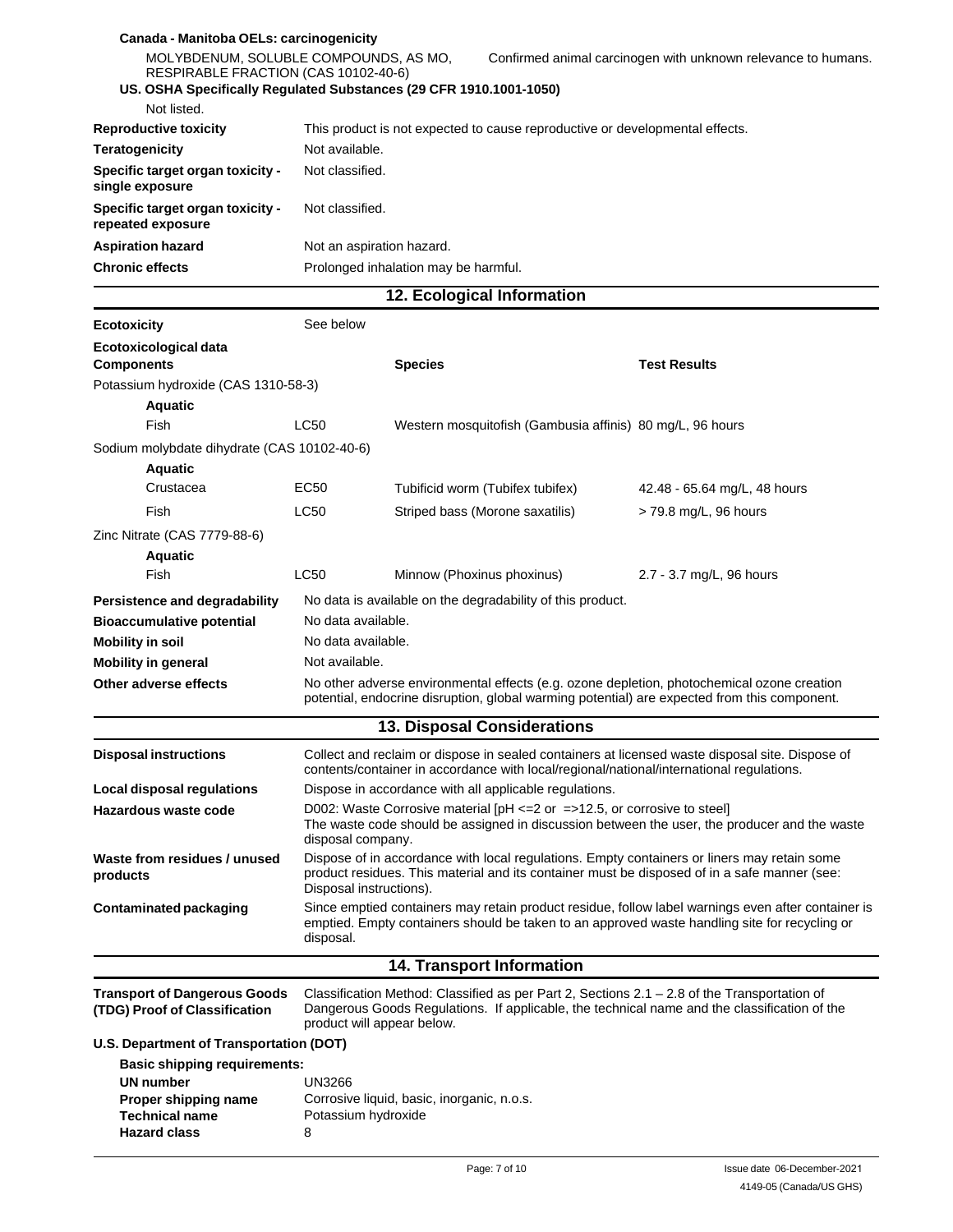| Packing group             |                              |
|---------------------------|------------------------------|
| <b>Special provisions</b> | 386, B2, IB2, T11, TP2, TP27 |
| Packaging exceptions      | 154                          |
| Packaging non bulk        | 202                          |
| Packaging bulk            | 242                          |
|                           |                              |

#### **Transportation of Dangerous Goods (TDG - Canada)**

| <b>Basic shipping requirements:</b> |                                            |  |
|-------------------------------------|--------------------------------------------|--|
| UN number                           | UN3266                                     |  |
| Proper shipping name                | CORROSIVE LIQUID, BASIC, INORGANIC, N.O.S. |  |
| <b>Technical name</b>               | Potassium hydroxide                        |  |
| <b>Hazard class</b>                 | 8                                          |  |
| Packing group                       |                                            |  |
| <b>Special provisions</b>           | 16                                         |  |

#### **DOT**



### **15. Regulatory Information**

| <b>Canadian federal regulations</b>                                                                             | This product has been classified in accordance with the hazard criteria of the HPR and the SDS<br>contains all the information required by the HPR. |
|-----------------------------------------------------------------------------------------------------------------|-----------------------------------------------------------------------------------------------------------------------------------------------------|
| Canada CEPA Schedule I: Listed substance                                                                        |                                                                                                                                                     |
| Zinc Nitrate (CAS 7779-88-6)                                                                                    | Listed.<br>Canada Priority Substances List (Second List): Listed substance                                                                          |
| Zinc Nitrate (CAS 7779-88-6)<br>Export Control List (CEPA 1999, Schedule 3)                                     | Listed.                                                                                                                                             |
| Not listed.<br><b>Greenhouse Gases</b><br>Not listed.<br><b>Precursor Control Regulations</b><br>Not regulated. |                                                                                                                                                     |
| <b>WHMIS 2015 Exemptions</b>                                                                                    | Not applicable                                                                                                                                      |
| US federal regulations                                                                                          | This product is a "Hazardous Chemical" as defined by the OSHA Hazard Communication<br>Standard, 29 CFR 1910.1200.                                   |
|                                                                                                                 | TSCA Section 12(b) Export Notification (40 CFR 707, Subpt. D)                                                                                       |

| All chemicals used are on the TSCA inventory.                      |         |
|--------------------------------------------------------------------|---------|
| <b>CERCLA Hazardous Substance List (40 CFR 302.4)</b>              |         |
| Potassium hydroxide (CAS 1310-58-3)                                | Listed. |
| Zinc Nitrate (CAS 7779-88-6)                                       | Listed. |
| US. OSHA Specifically Regulated Substances (29 CFR 1910.1001-1050) |         |
| Not listed.                                                        |         |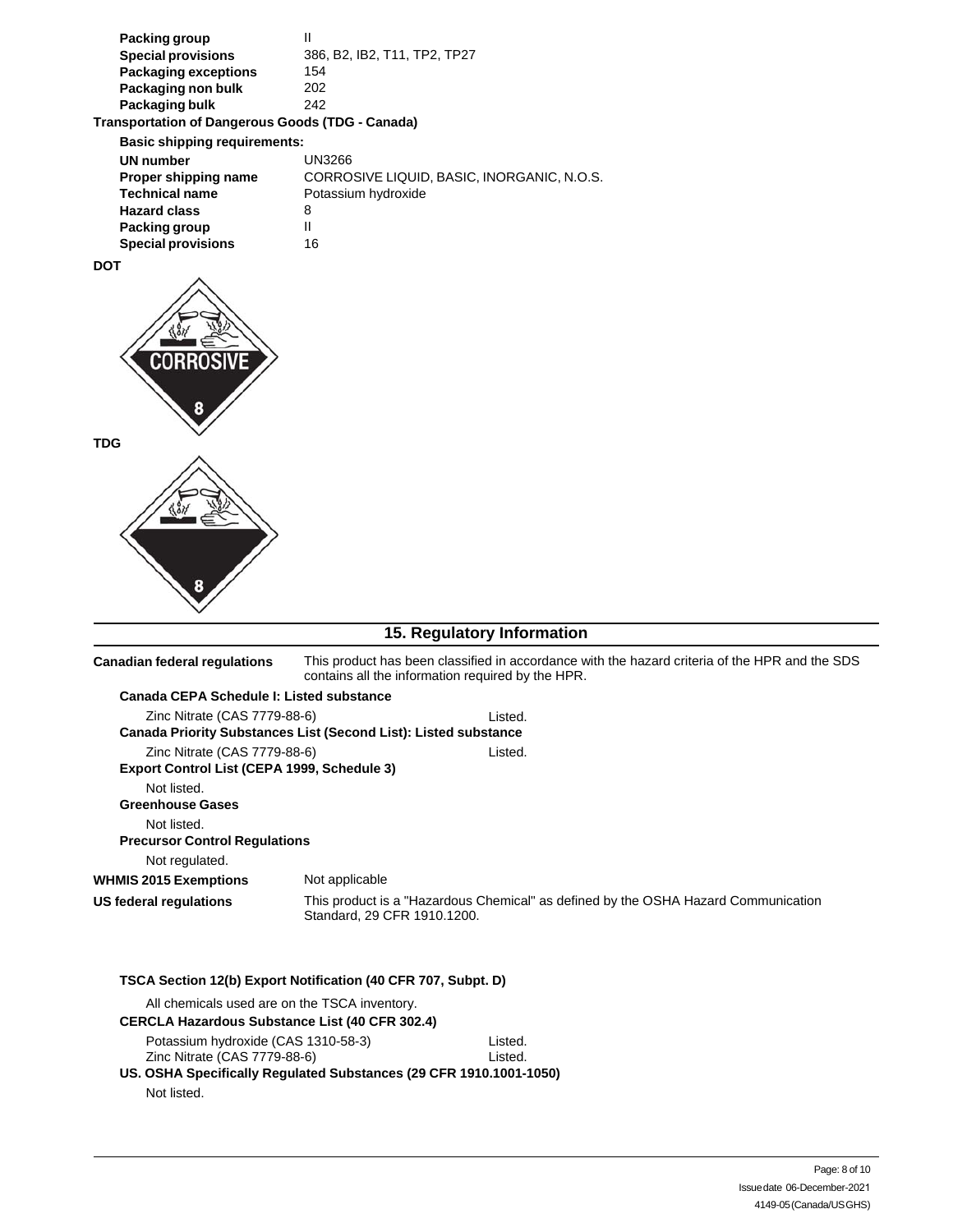#### **Superfund Amendments and Reauthorization Act of 1986 (SARA)**

| <b>Hazard categories</b>                                                                           | Immediate Hazard - Yes<br>Delaved Hazard - No<br>Fire Hazard - No<br>Pressure Hazard - No<br>Reactivity Hazard - No |                                                                                                                                        |                        |
|----------------------------------------------------------------------------------------------------|---------------------------------------------------------------------------------------------------------------------|----------------------------------------------------------------------------------------------------------------------------------------|------------------------|
| <b>SARA 302 Extremely</b><br>hazardous substance                                                   | No                                                                                                                  |                                                                                                                                        |                        |
| SARA 311/312 Hazardous<br>chemical                                                                 | No                                                                                                                  |                                                                                                                                        |                        |
| SARA 313 (TRI reporting)<br>Not regulated.                                                         |                                                                                                                     |                                                                                                                                        |                        |
| Other federal regulations                                                                          |                                                                                                                     |                                                                                                                                        |                        |
|                                                                                                    | Clean Air Act (CAA) Section 112 Hazardous Air Pollutants (HAPs) List                                                |                                                                                                                                        |                        |
| Not regulated.                                                                                     | Clean Air Act (CAA) Section 112(r) Accidental Release Prevention (40 CFR 68.130)                                    |                                                                                                                                        |                        |
| Not regulated.                                                                                     | See below                                                                                                           |                                                                                                                                        |                        |
| US state regulations                                                                               |                                                                                                                     |                                                                                                                                        |                        |
|                                                                                                    | US - California Hazardous Substances (Director's): Listed substance                                                 |                                                                                                                                        |                        |
| Zinc Nitrate (CAS 7779-88-6)                                                                       | Potassium hydroxide (CAS 1310-58-3)<br>Sodium molybdate dihydrate (CAS 10102-40-6)                                  | Listed.<br>Listed.<br>Listed.                                                                                                          |                        |
|                                                                                                    | US - Illinois Chemical Safety Act: Listed substance                                                                 |                                                                                                                                        |                        |
| Potassium hydroxide (CAS 1310-58-3)<br>Zinc Nitrate (CAS 7779-88-6)                                |                                                                                                                     |                                                                                                                                        |                        |
|                                                                                                    | US - Louisiana Spill Reporting: Listed substance                                                                    |                                                                                                                                        |                        |
| Potassium hydroxide (CAS 1310-58-3)                                                                |                                                                                                                     | Listed.                                                                                                                                |                        |
| Zinc Nitrate (CAS 7779-88-6)                                                                       |                                                                                                                     | Listed.                                                                                                                                |                        |
|                                                                                                    | US - Michigan Critical Materials Register: Parameter number                                                         |                                                                                                                                        |                        |
| Zinc Nitrate (CAS 7779-88-6)                                                                       |                                                                                                                     |                                                                                                                                        |                        |
| US - Minnesota Haz Subs: Listed substance                                                          |                                                                                                                     |                                                                                                                                        |                        |
| Potassium hydroxide (CAS 1310-58-3)                                                                | Sodium molybdate dihydrate (CAS 10102-40-6)<br>US - New Jersey RTK - Substances: Listed substance                   | Listed.<br>Listed.                                                                                                                     |                        |
| Potassium hydroxide (CAS 1310-58-3)                                                                |                                                                                                                     |                                                                                                                                        |                        |
| Zinc Nitrate (CAS 7779-88-6)                                                                       |                                                                                                                     |                                                                                                                                        |                        |
|                                                                                                    | US - Texas Effects Screening Levels: Listed substance                                                               |                                                                                                                                        |                        |
| Potassium hydroxide (CAS 1310-58-3)                                                                |                                                                                                                     | Listed.                                                                                                                                |                        |
|                                                                                                    | Sodium molybdate dihydrate (CAS 10102-40-6)                                                                         | Listed.                                                                                                                                |                        |
| Zinc Nitrate (CAS 7779-88-6)<br>US. Massachusetts RTK - Substance List                             |                                                                                                                     | Listed.                                                                                                                                |                        |
|                                                                                                    |                                                                                                                     |                                                                                                                                        |                        |
| Potassium hydroxide (CAS 1310-58-3)<br>Zinc Nitrate (CAS 7779-88-6)                                |                                                                                                                     |                                                                                                                                        |                        |
|                                                                                                    | US. New Jersey Worker and Community Right-to-Know Act                                                               |                                                                                                                                        |                        |
| Zinc Nitrate (CAS 7779-88-6)                                                                       | US. Pennsylvania Worker and Community Right-to-Know Law                                                             |                                                                                                                                        |                        |
| Potassium hydroxide (CAS 1310-58-3)<br>Zinc Nitrate (CAS 7779-88-6)<br><b>US. Rhode Island RTK</b> |                                                                                                                     |                                                                                                                                        |                        |
| Potassium hydroxide (CAS 1310-58-3)                                                                |                                                                                                                     |                                                                                                                                        |                        |
| US. California Proposition 65                                                                      |                                                                                                                     |                                                                                                                                        |                        |
| Not Listed.                                                                                        |                                                                                                                     |                                                                                                                                        |                        |
| <b>Inventory status</b>                                                                            |                                                                                                                     |                                                                                                                                        |                        |
| Country(s) or region                                                                               | Inventory name                                                                                                      |                                                                                                                                        | On inventory (yes/no)* |
| Canada                                                                                             | Domestic Substances List (DSL)                                                                                      |                                                                                                                                        | Yes                    |
| Canada                                                                                             | Non-Domestic Substances List (NDSL)                                                                                 |                                                                                                                                        | No                     |
| United States & Puerto Rico                                                                        | Toxic Substances Control Act (TSCA) Inventory                                                                       |                                                                                                                                        | Yes                    |
|                                                                                                    |                                                                                                                     | *A "Yes" indicates that all components of this product comply with the inventory requirements administered by the governing country(s) |                        |